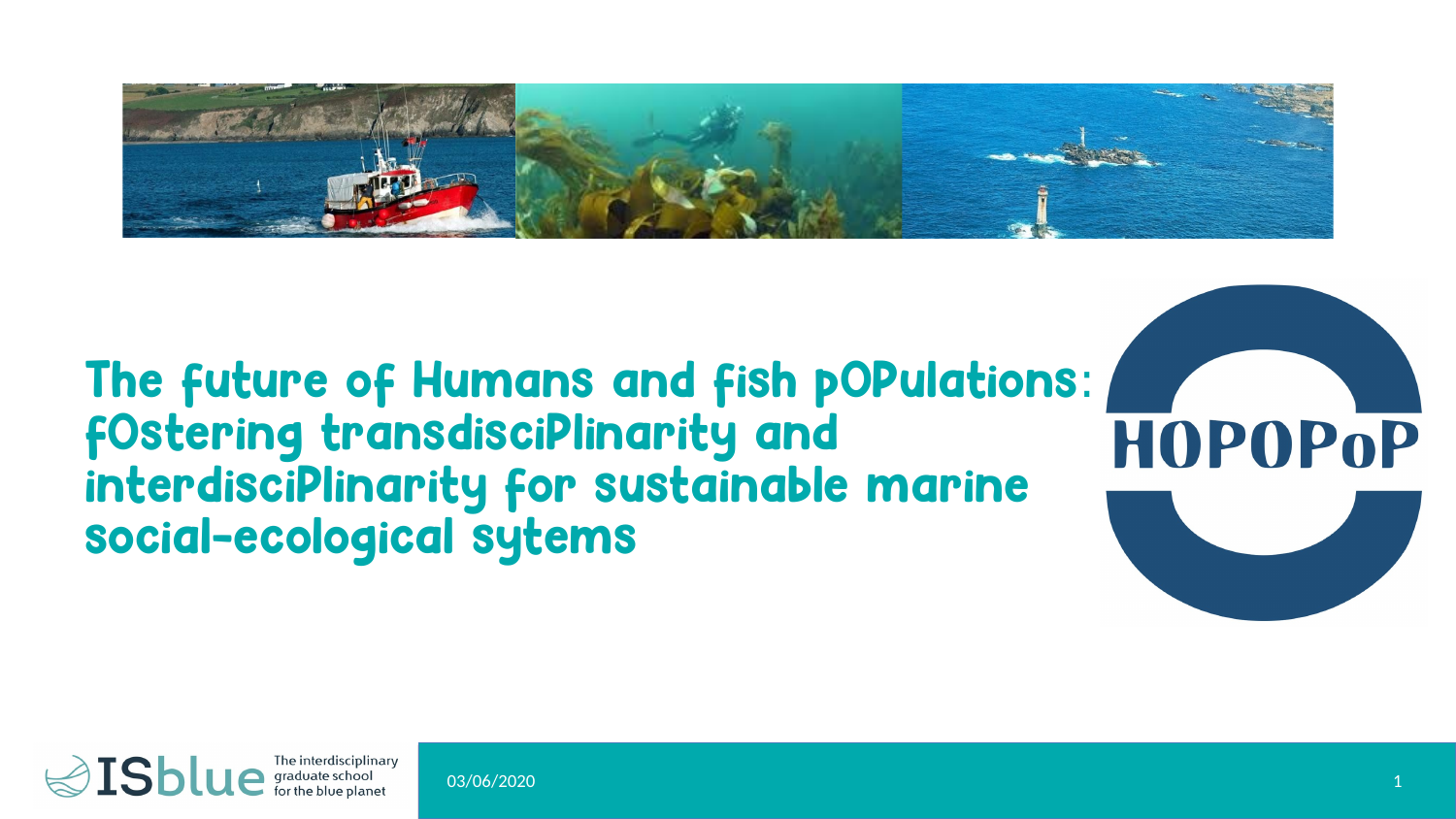### Rationale & overall objective

Sustainability of marine coastal fisheries Necessity to consider the entire Social-Ecological system

#### **Iroise Sea**

- Significant expertise
- PNMI
- ZABRi

#### Other worlwide case studies

### **HOPOPoP (2022-26)**

- Inter- and transdisciplinary consortium
- Strong interactions with international experts and local socioeconomic actors
- New interactive methods based on model simulations, gaming and virtual reality

**Understand the dynamics of coastal Social-Ecological system and support the transition to sustainability**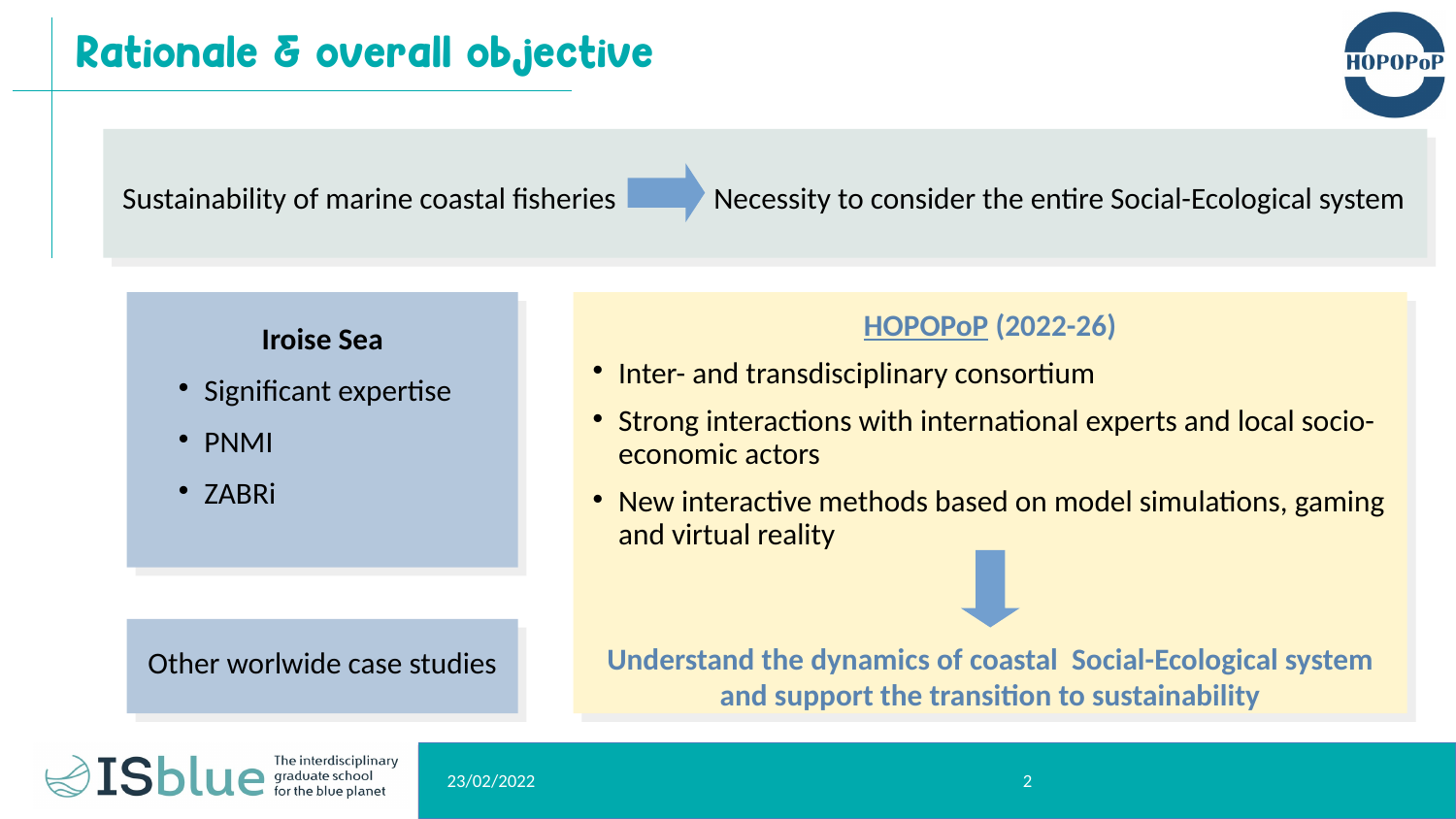### Consortium



#### **Co-PI :**







### **Local consortium : UBO, Ifremer, ENIB, UMS, CNRS**

- IFMAR
- AMURE
- DG Ifremer

**National Partners**

- DYNECO
- DECOD/LBH
- LETG
- ENIB CERV
- ISblue, UMS 3113

#### The interdisciplinary graduate school<br>for the blue planet

- CNRS-LIENS
- CIRAD-UMR SENS

### **Interdisciplinary International Advisory Board**



### **Socio-economic actors**

- PNMI National Iroise Marine Park
- OFB French Biodiversity Office
- Oceanopolis
- Socio-economic actors of the Iroise fisheries
- Associations of recreational uses in Iroise
- Other actors, users or citizen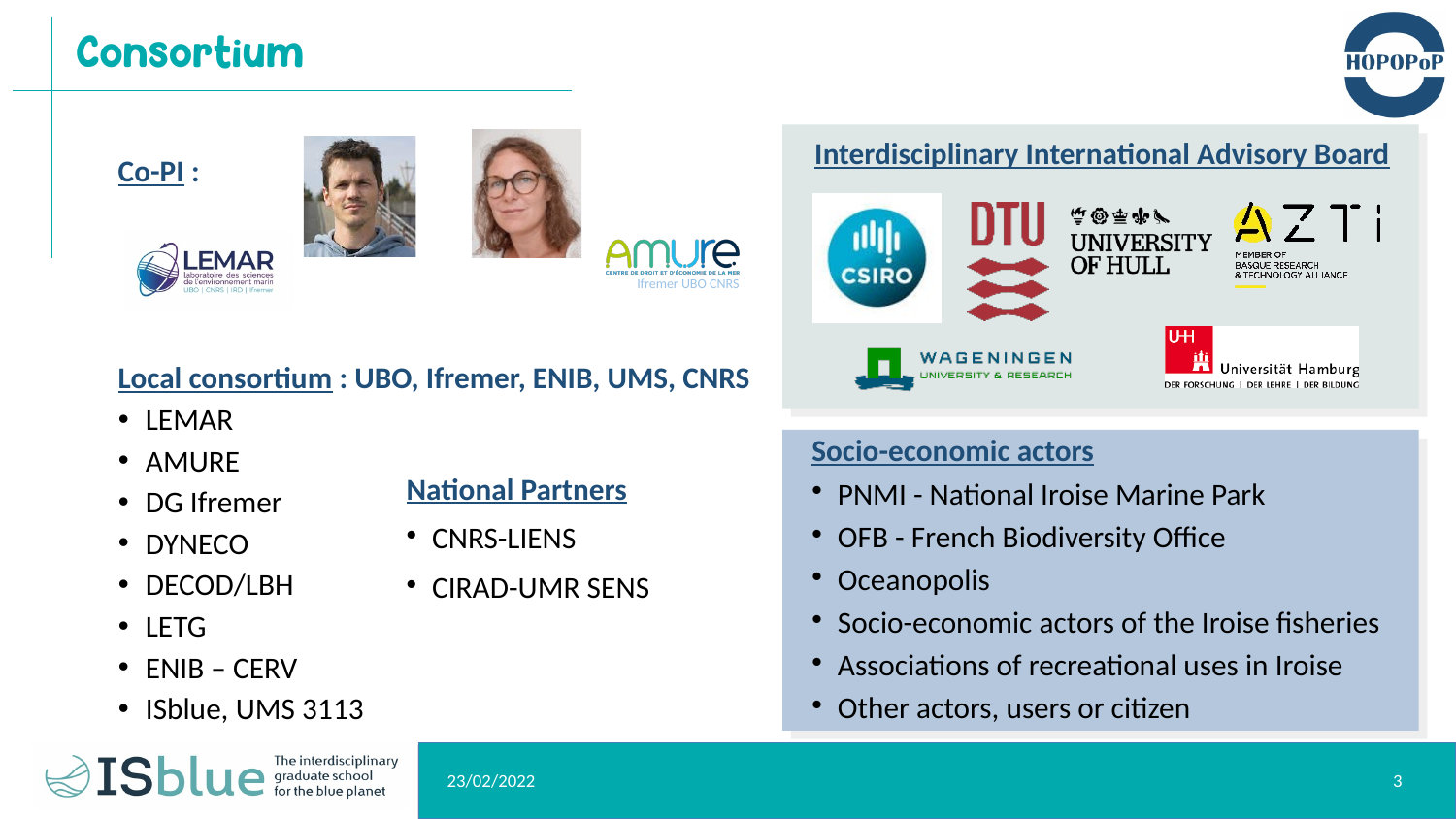### Objectives & structure of the project





The interdisciplinary<br>for the blue planet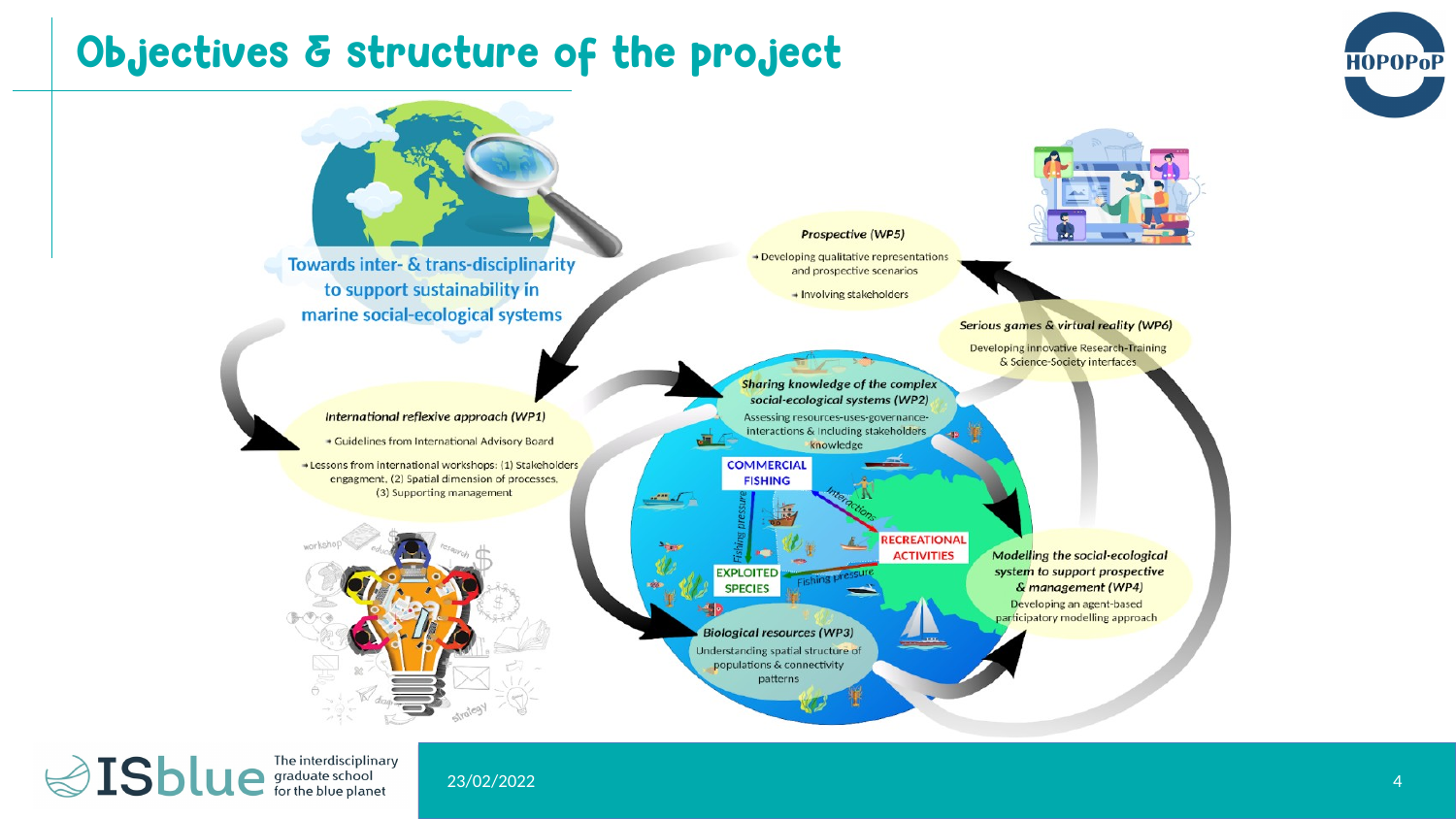

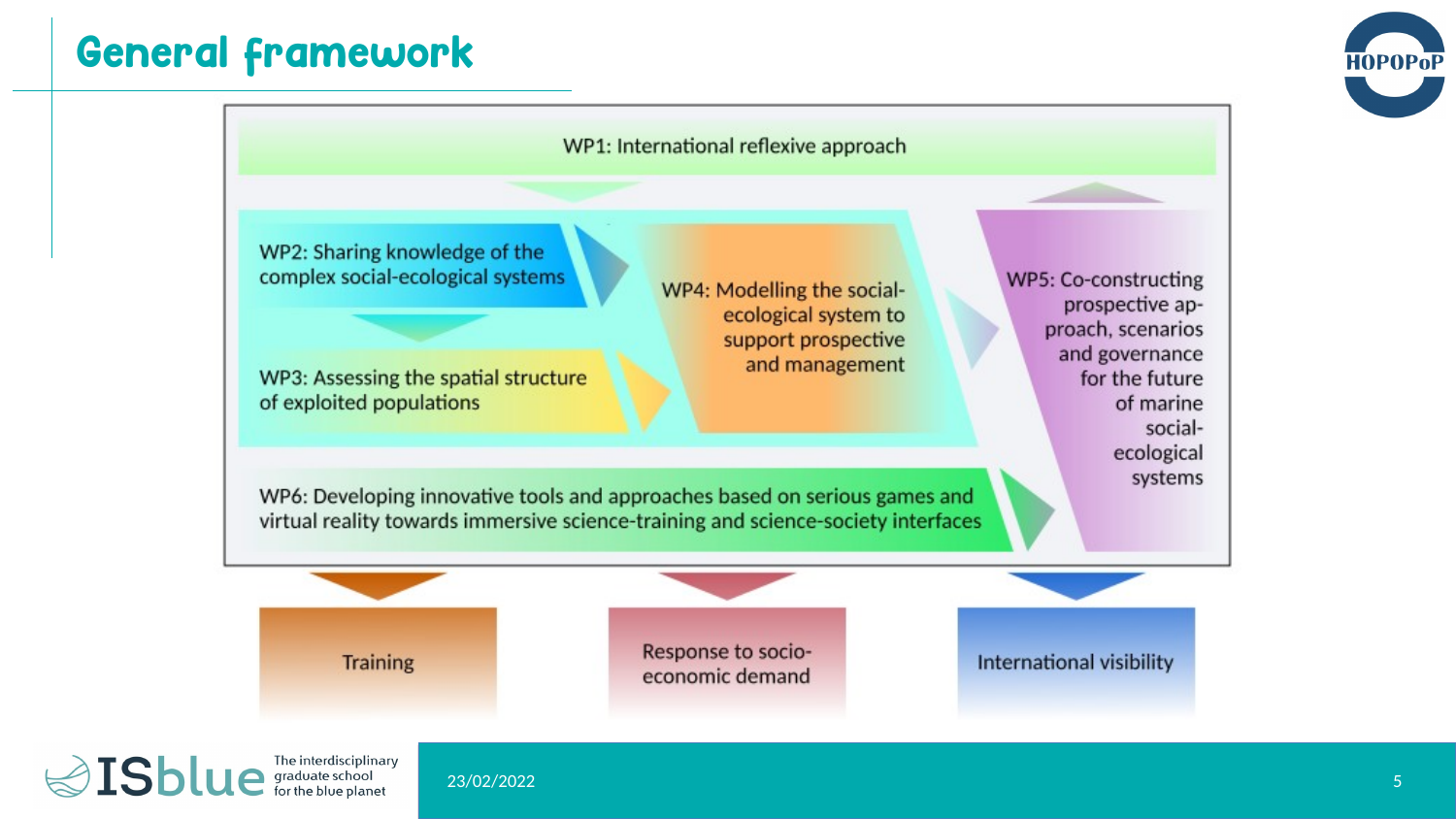

WP1: International reflexive approach

*Coordinators. Grégory Charrier (UBO, LEMAR) & Olivier Thébaud (Ifremer, AMURE)*

*Objective.* **Sharing experiences, practices and lessons learnt from worldwide case studies among scientists of different disciplines and managers involved in supporting marine social ecological management**

**(WP1.1)** Interdisciplinary IAB evaluate the strategy of HOPOPoP and provide guidelines

**(WP1.2)** Three international reflexive workshops among scientists and managers

*1) Linking science, society and action towards sustainability*

*2)How to integrate spatial structuration and connectivity issues into adaptative management schemes?*

*3) Prospective approaches and scenarios for the evolution of coastal SES*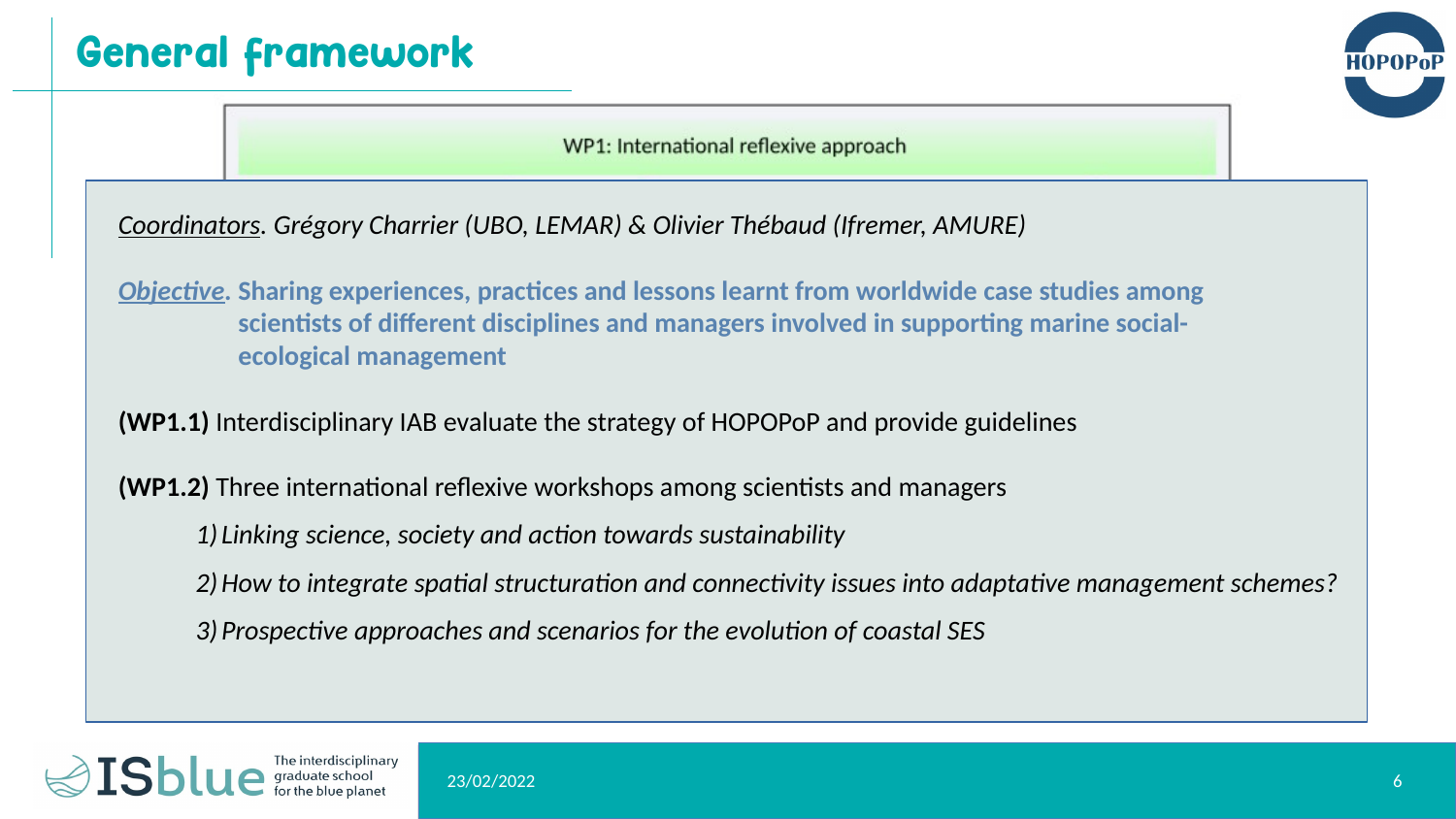

|                                                                    | Coordinators. Ingrid Peuziat (UBO, LETG) & Martial Laurans<br>(Ifremer, DECOD/LBH)                                                                                                             |
|--------------------------------------------------------------------|------------------------------------------------------------------------------------------------------------------------------------------------------------------------------------------------|
| WP2: Sharing knowledge of the<br>complex social-ecological systems | <b>Objective. Building a comprehensive and shared representation</b><br>of the complex interactions in the social-ecological<br>systeme of the Iroise Sea, including stakeholders<br>knowledge |
| WP3: Assessing the spatial structure<br>of exploited populations   | <b>(WP2.1)</b> Exploring resources-uses-governance-science interactions                                                                                                                        |
| WP6: Developing innovative tools at                                | (WP2.2) Analysis and representation of the dynamics, evolution<br>and sustainability of coastal fishing fleets in Iroise                                                                       |
| virtual reality towards immersive sci                              | (WP2.3) Analysis of the dynamics and strategies of the recreational<br>boating activities                                                                                                      |
| Training                                                           | (WP2.4) Visualizing shared knowledge through web interfaces to<br>explore interactions between commercial and recreational<br>maritime activities                                              |

 $\textcolor{red}{\bigotimes} \textcolor{red}{\textbf{ISblue}} \textcolor{red}{\textcolor{red}{\textbf{I}}}\textcolor{red}{\textbf{Sblue}} \textcolor{red}{\textcolor{red}{\textbf{I}}}\textcolor{red}{\textbf{Sblue}} \textcolor{red}{\textbf{I}}$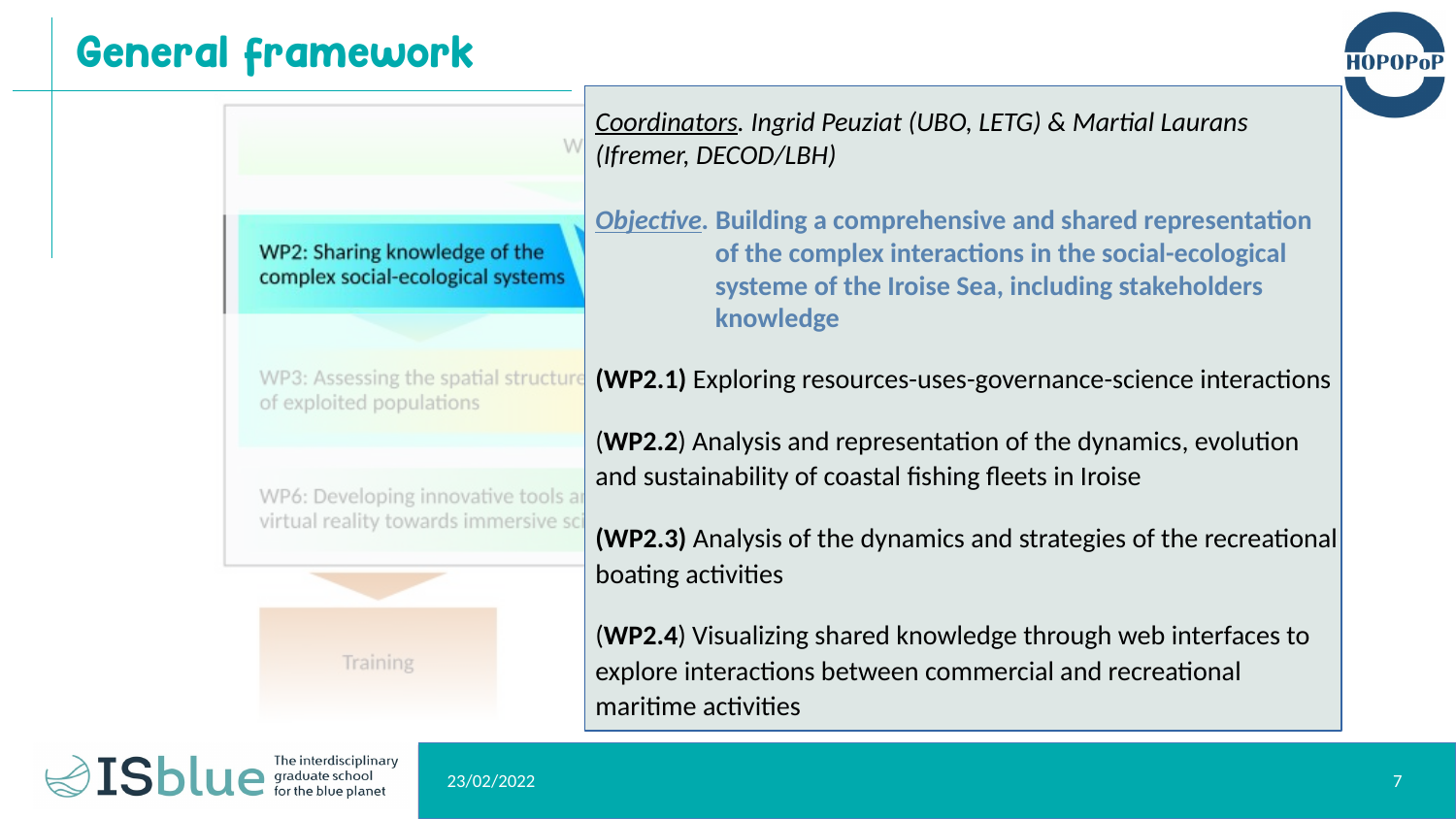WP2: Sharing knowledge of the complex social-ecological systems

WF

WP3: Assessing the spatial structure of exploited populations

WP6: Developing innovative tools and virtual reality towards immersive scie



*Coordinators. Grégory Charrier (UBO, LEMAR) & Christophe Lebigre (Ifremer, DECOD/LBH)*

*Objective.* **Identification of the factors shaping the population structure and connectivity patterns for the main exploited species in the Iroise Sea and adjacent waters**

**(WP3.1)** Meta-analysis to identify the main drivers of spatial population differentiation and connectivity patterns in the area

**(WP3.2)** Collection of lacking data with the most appropriate approach

**(WP3.3)** Exploration of local adaptation processes that shape population differentiation among contrasted habitats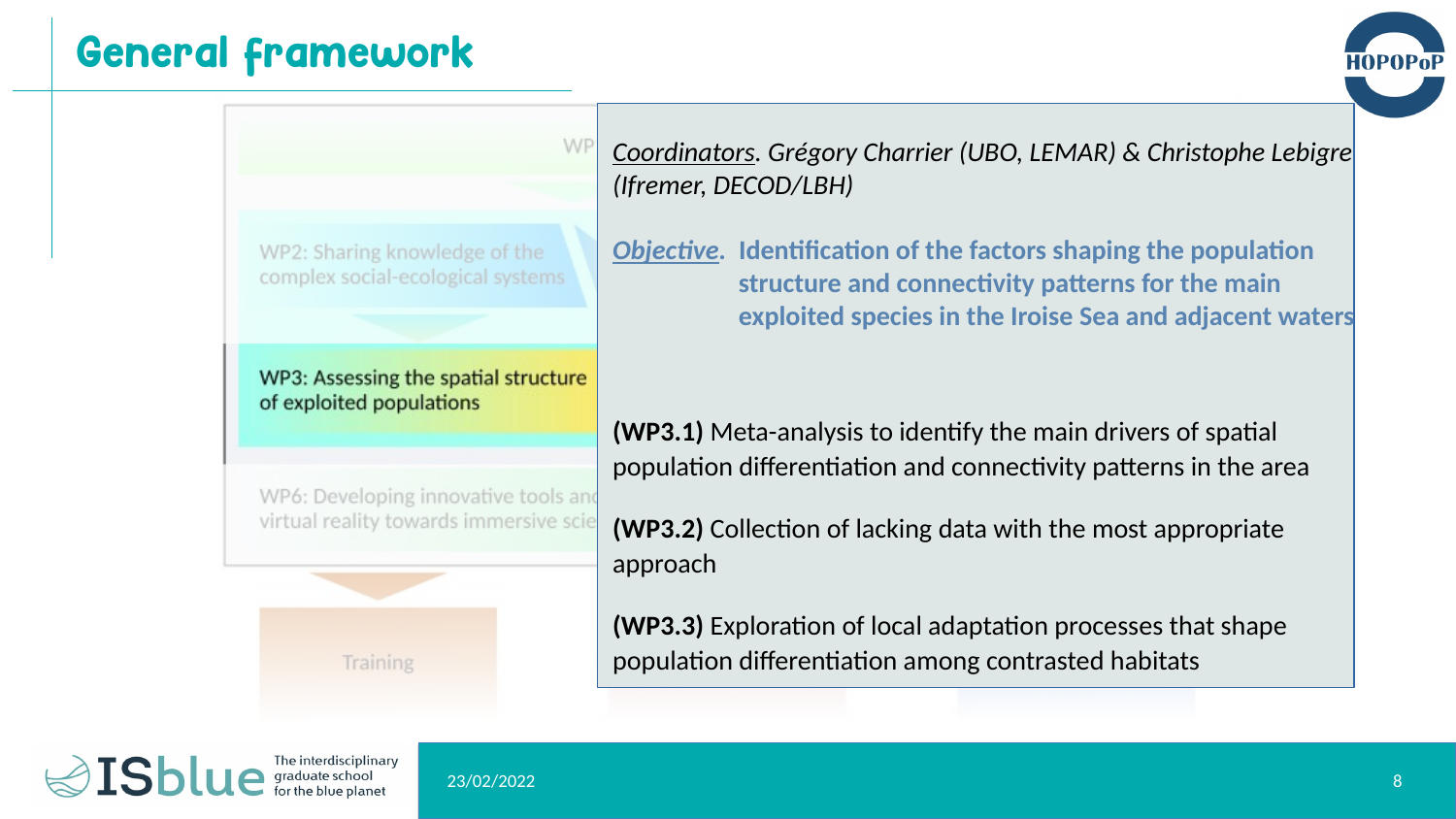

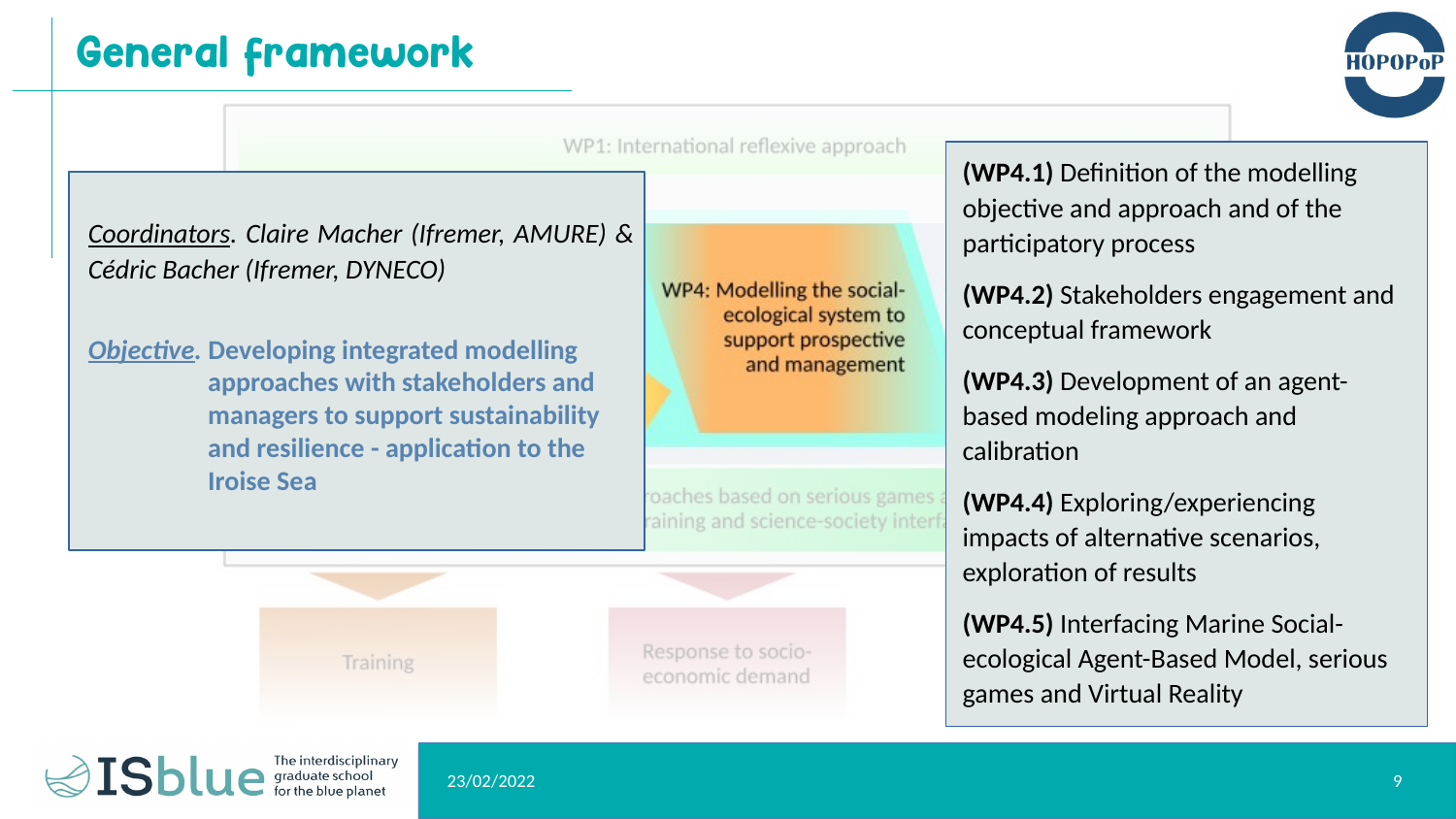*Coordinators. Manuelle Philippe (UBO, AMURE), Claire Macher (Ifremer, AMURE) & Denis Lacroix (DG Ifremer)*

*Objective.* **Construction of future scenarios to anticipate the evolution of the socio-ecosystem in response to global changes and local forcing, and build possible and sustainable solutions**

**(WP5.1)** Building a Prospective Approach to explore the futures of Iroise 2050 from sharing among International similar Case Studies

**(WP5.2)** Building scenarios with stakeholders (fishermen, yachtsmen and institutions involved in the conservation and management of resources and territories…) and citizen

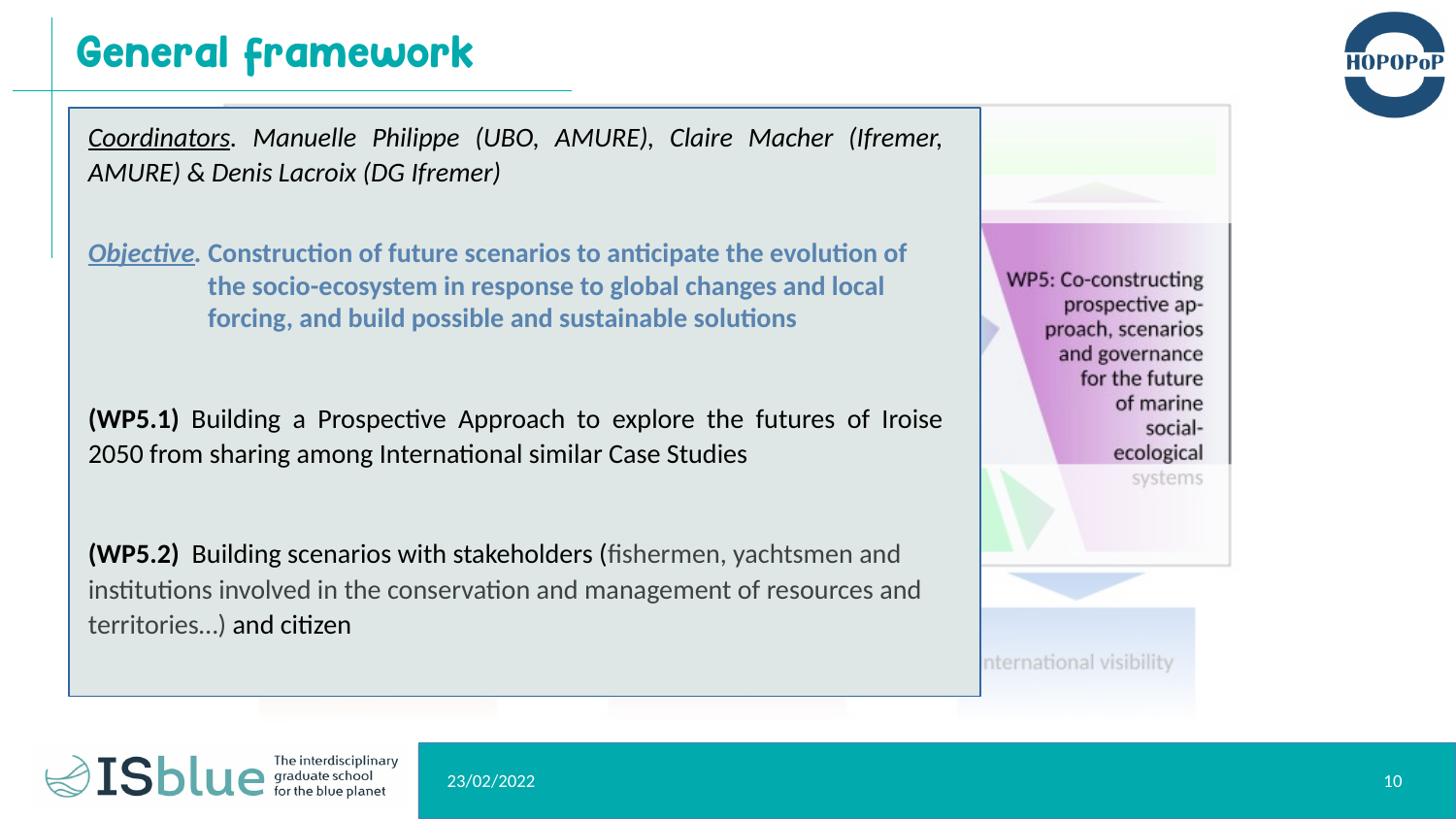

*Coordinators. Ronan Quérec (ENIB - CERV) & Frédérique Alban (UBO, AMURE)*

*Objective.* **Providing a set of innovative tools, approaches, training activities, and media resources co constructed with partners of the project for students and larger audience, to promote interdisciplinary knowledge on complex marine SES, appropriation of stakes and ocean literacy**

systems

WP6: Developing innovative tools and approaches based on serious games and virtual reality towards immersive science-training and science-society interfaces

**(WP6.1)** Virtual reality - Exploring interactions between natural and social processes using virtual reality **(WP6.2)** Serious Games - Developing a common interdisciplinary training module on modelling complexity and serious games with applications to Iroise Sea **(WP6.3)** Ocean Literacy, Communication and dissemination based on videos and web interfaces developed in



connection to WP2.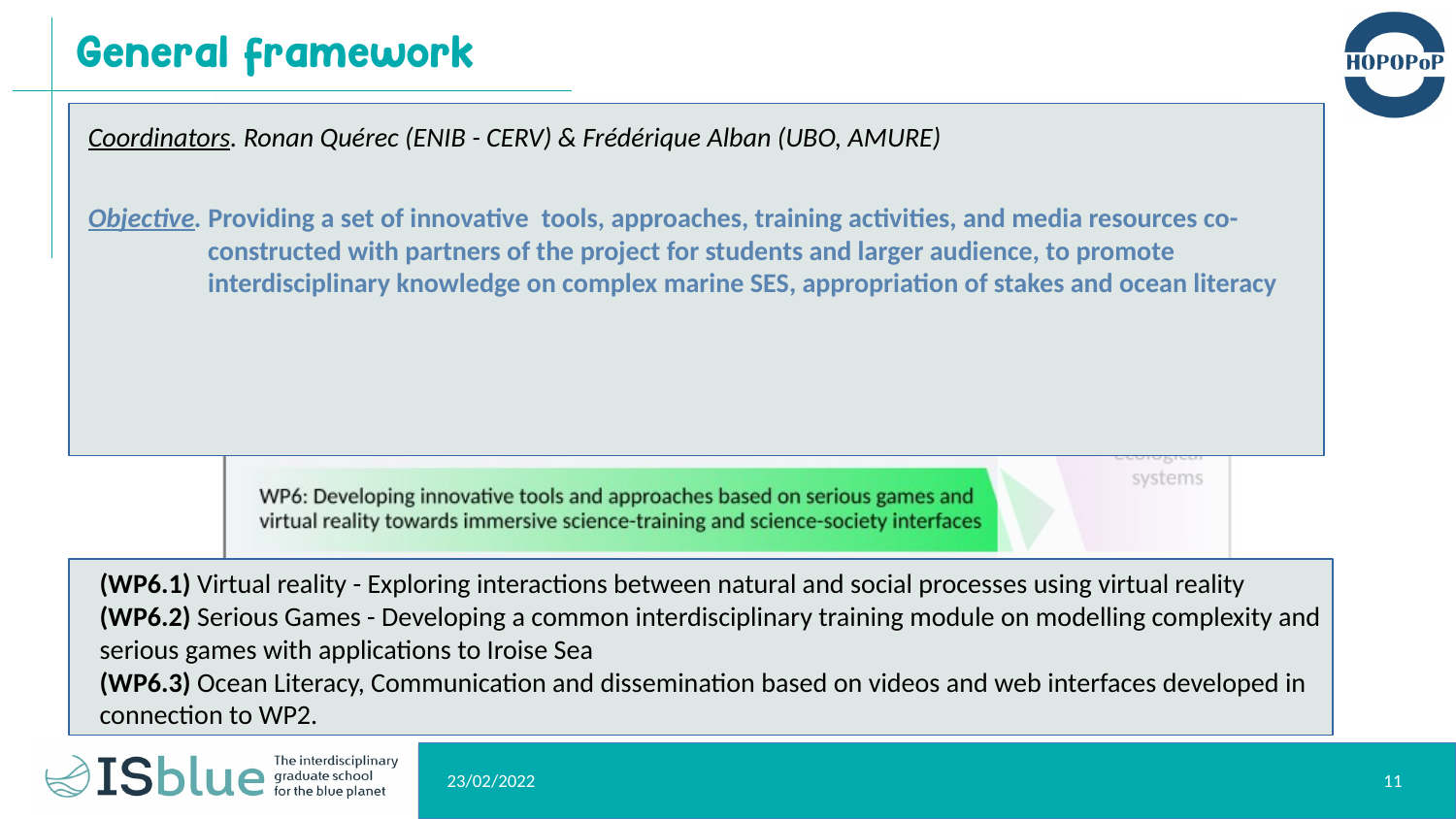## Structuring role of the project





 $\textcolor{red}{\bigcirc} \textbf{IS} \textbf{blue} \overset{\text{The interdisciplinary  
graduate school  
for the blue planet}$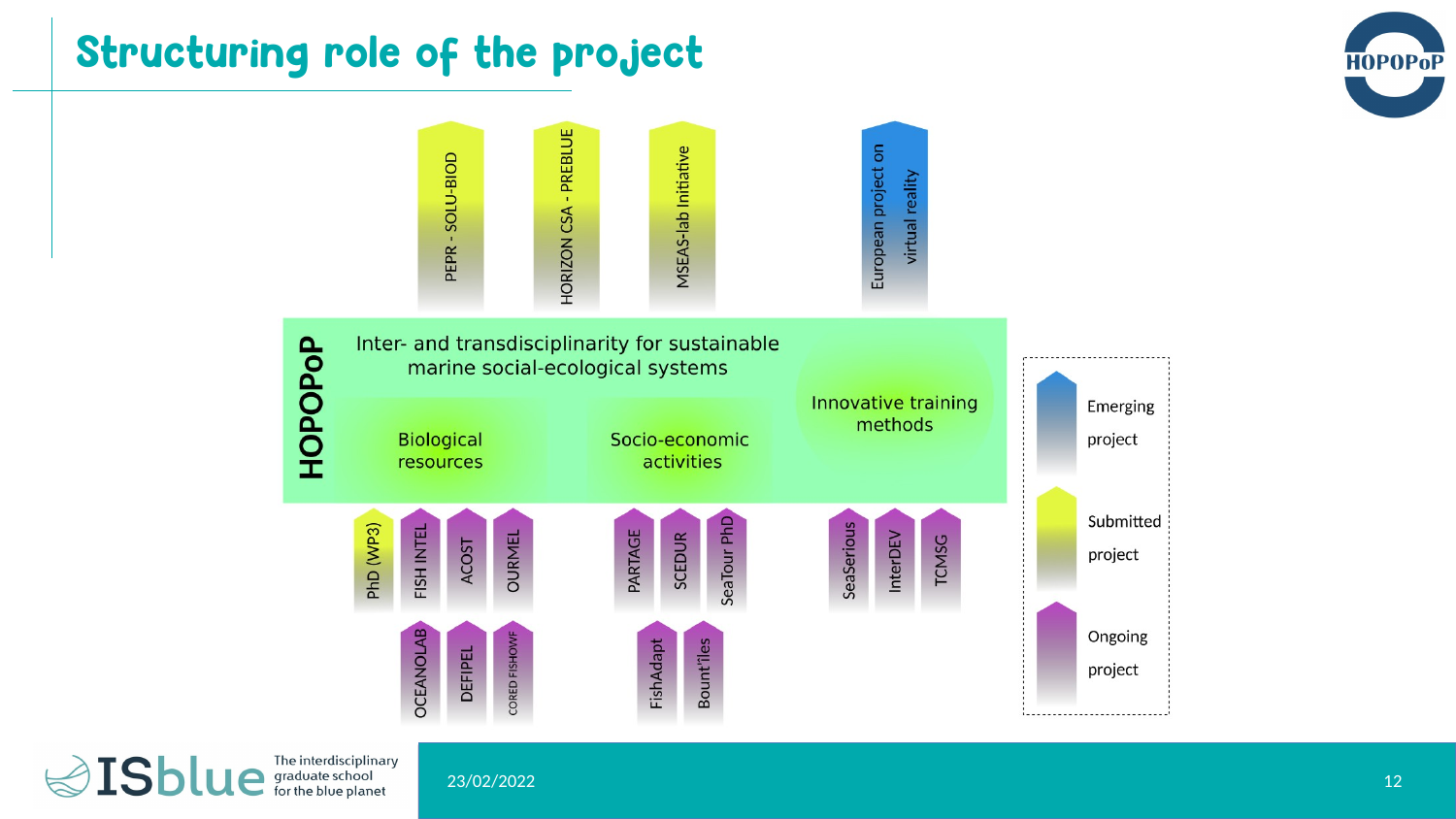## International dimension



- **High level Interdisciplinary International Advisory Board engaged in the project**
- **International workshops :** cross-study comparison and international reflexive approach
- International mobilities of the PhD Student and M2
- Development of links to international community of practices and networks including the participatory modelling community of practice, the IEMSS (International Environmental Modelling and Software Society) or agent-based modelling networks
- Links to ICES [SIHD &](https://www.ices.dk/community/groups/Pages/SIHD.aspx) SILECS and ICES/PICES supported [MSEAS n](http://mseas.net/conferences/yokohama-conference/)etwork, as well as **SMARTNET** (UN decade joint ICES/PICES initiative on multidisciplinary maine science)